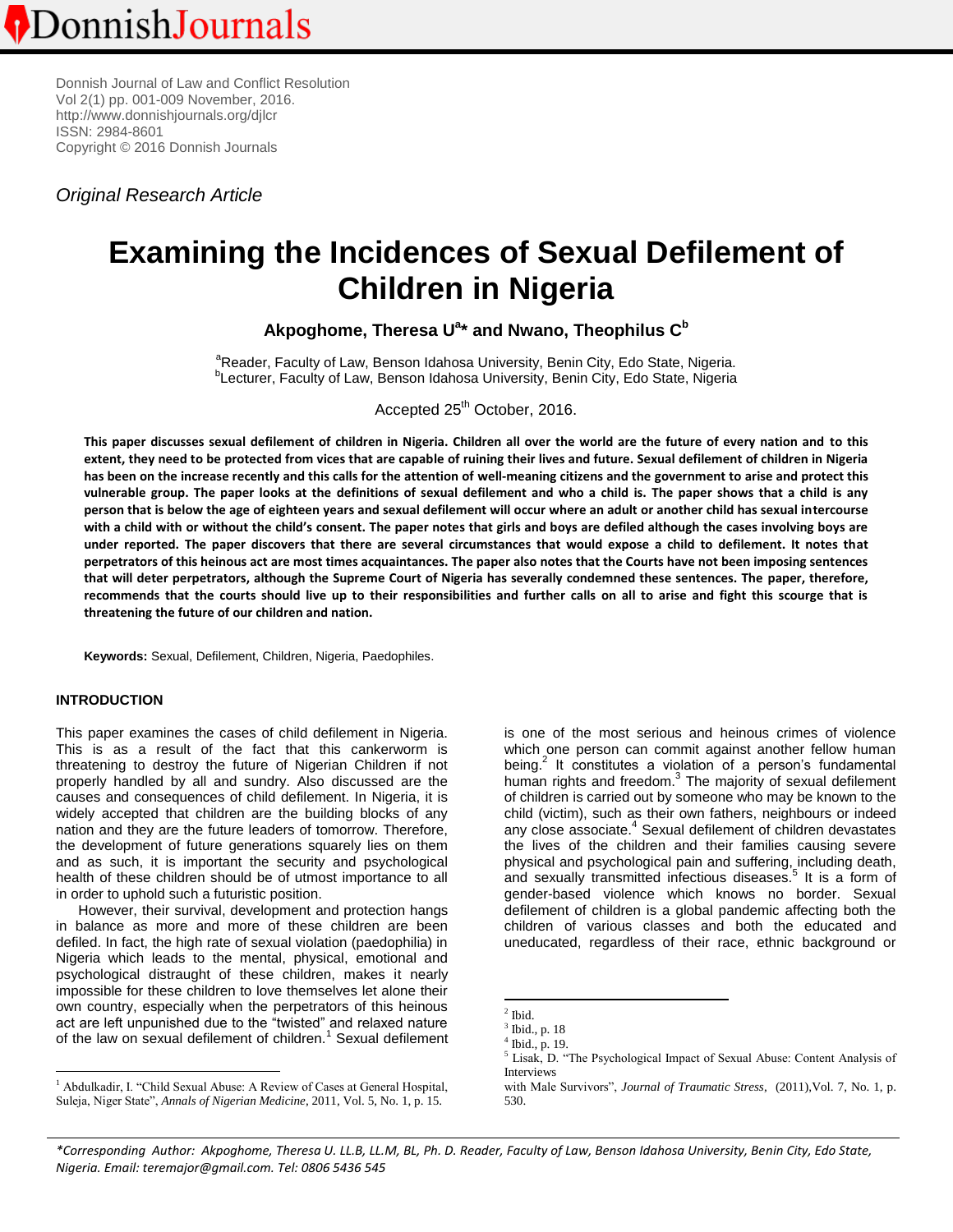religion. Sadly, female children are the most affected of this crime.<sup>6</sup>

Most cases of sexual defilement are not reported for reasons such as the social stigma which attaches to the victim, and also, the fact that the police may be unwilling to make an official report due to insufficient evidence. Even when reported and the accused is not convicted at the end of a trial, the parents of the child or victim is made to feel condemned and looked down upon. In view of the above, this paper is divided into four parts. Part one introduces the paper and part two examines conceptual definitions. Part three discusses the incidences of sexual defilement in Nigeria while the last part concludes the paper.

## **WHAT IS SEXUAL DEFILEMENT**

The definition of sexual defilement varies in different jurisdictions as there is no universally accepted legal definition to it.<sup>7</sup> Sexual defilement is any sexual activity that is undesired by one participant but forced on them nonetheless, especially when considered to be more sustained or frequent than an incident of sexual assault.<sup>8</sup> Sexual defilement can also be defined as a physical attack of a sexual nature on another person or a sexual act committed without explicit consent.<sup>9</sup> A child by definition, under the Child's Rights Act (CRA), is any person under the age of 18 years.<sup>10</sup> Again, the Cyber Crime (Prohibition, Prevention Etc) Act, 2015 in section 23 particularly subsection 5 defines a child or minor to mean any person below 18 years of age. By all standards, a child is vulnerable compared to the adult and as such he/she require care and protection from anything that may occasion harm or threat to his/her well-being.

In view of the above definition of a child, child sexual defilement was defined by the African Network for the Prevention and Protection against Child Abuse and Neglect  $(ANPPCAN),<sup>11</sup>$  as a behaviour that exposes a child below 18 years of age to sexual content or which the child is used to obtain sexual stimulation and gratification. According to the report, the proof of sexual intercourse must be carnal evidence indicating penetration, however slightly.<sup>12</sup> Also, medical examination report verifying the physical evidence such as the presence of blood, sperms in the vagina or bruises on the walls and margins of vagina may also be permitted as evidence.<sup>1</sup> ANPPCAN definition of child sexual defilement places emphasis on penetration.

In its definition, the World Health Organization<sup>14</sup> sees sexual child defilement as the involvement of a child in sexual activity that he or she does not fully comprehend; is unable to give

informed consent to; for which the child is not developmentally prepared and cannot give consent; or that violate the laws or social taboos of society. It further goes to say that child sexual defilement is the act between the child and an adult or another child who by age or development in a relationship of responsibility trust or power, the activity being intended to gratify or satisfy the sexual needs of the other person.<sup>15</sup>

From the above two definitions of child sexual defilement, it shows that both ANPPCAN and WHO fails to give a comprehensive definition of child sexual defilement. Rather ANPPCAN places emphasis on penetration, while WHO places emphasis on consent. Thus, from the ANPPCAN and WHO definition of child sexual defilement, it implies that whether there was consent given by the child or not, as far as there is sexual abuse, defilement is said to occur.

To further clarify the concept of child sexual defilement, Loraine and Andrew study titled "Sexual Abuse of Young Children in Southern Africa<sup>"16</sup>, provides a comprehensive definition of child sexual defilement. According to the authors, there are issues such as contact child sexual defilement and noncontact child sexual defilement that need understanding critically.<sup>17</sup>

#### **EXAMINATION OF INCIDENCES OF SEXUAL DEFILEMENT OF CHILDREN IN NIGERIA**

The incidence of sexual defilement of children in Nigeria has become more rampant with more cases being reported for prosecution by authorities.<sup>18</sup> This mysterious crime often taking place within the family environment, usually leaves indelible marks on victims with negative manifestations later on in life. While it can be very difficult to acknowledge that sexual defilement of children happens every day, sexual abuse of children has become the subject of great community concern and the focus of many legislative and professional initiatives.<sup>1</sup>

Child sexual abuse is a form of child abuse that includes: sexual activity with a minor. A child cannot consent to any form of sexual activity. When a perpetrator engages with a child this way, they are committing a crime that can have lasting effects on the victim for years. Child sexual abuse does not need to include physical contact between a perpetrator and a child. Some forms of child sexual abuse include: Obscene phone calls, text messages, or digital interaction, fondling, exhibitionism, or exposing oneself to a minor, masturbation in the presence of a minor or forcing the minor to masturbate, intercourse, sex of any kind with a minor, including vaginal, oral, or anal, producing, owning, or sharing pornographic images or movies of children, sex trafficking or any other sexual conduct that is harmful to a child's mental, emotional, or physical welfare.<sup>2</sup>

In Nigeria, children are sexually abused by both adults and other children (who are by virtue of their age or stage of development) in a position of responsibility, trust or power over the child victim. $2^1$  The World Health Organization (WHO) estimated that about 200 million female children experienced

 $\overline{a}$ 

 $^{9}$  Ibid., p. 403.

 6 Ibid.

<sup>7</sup> Biodun, O. (2010). "Knowledge and Perception of Child Sexual Abuse in Urban Nigeria: Some Evidence from a Community-Based Project", *African Journal of Reproductive Health*, Vol. 4, No. 2, p. 45.

<sup>8</sup> Briere, J. N. and Elliot, D. M., "Immediate and Long-term Impacts of Child Sexual Abuse: The Future of Children", *Human Communication Research*, Vol. 4, No. 1, 2012, p. 31.

<sup>9</sup> Kendall-Tackett, K. A. and Marshall, R. *Sexual Victimisation of Children: Incest and Child Sexual Abuse: in issues in Intimate Violence.* (New Jersey: Prentice-Hal, 2013) p. 9.

<sup>10</sup> Child's Rights Act 2003.

<sup>&</sup>lt;sup>11</sup> African Network for the Prevention and Protection against Child Abuse and Neglect (ANPPCAN) *Nigeria Chapter Annual Report.* (Abuja: ANPPCAN; 2007).  $^{12}$  Ibid.  $\,$ 

 $13$  Ibid.

<sup>&</sup>lt;sup>14</sup> World Health Organization (WHO). "Report of the Consultation on Child Abuse and Prevention", (Geneva: WHO; 1999).

 $15$  Ibid.

<sup>&</sup>lt;sup>16</sup> Loraine, M. and Andrew, D. "Sexual Abuse of Young Children in Southern Africa", *A Journal of Child and Adolescent Metal Health*, (2005), Vol. 3, No.  $1, p. 23.$ 

<sup>17</sup> Ibid.

<sup>&</sup>lt;sup>18</sup> Finkelhor, D. "The International Epidemiology of Child Sexual Abuse", *Child Abuse & Neglect Journal*, (2008), Vol. 18, No. 1, p. 401.

 $^{\rm 20}$  Ibid.

<sup>21</sup> Ibid., 409.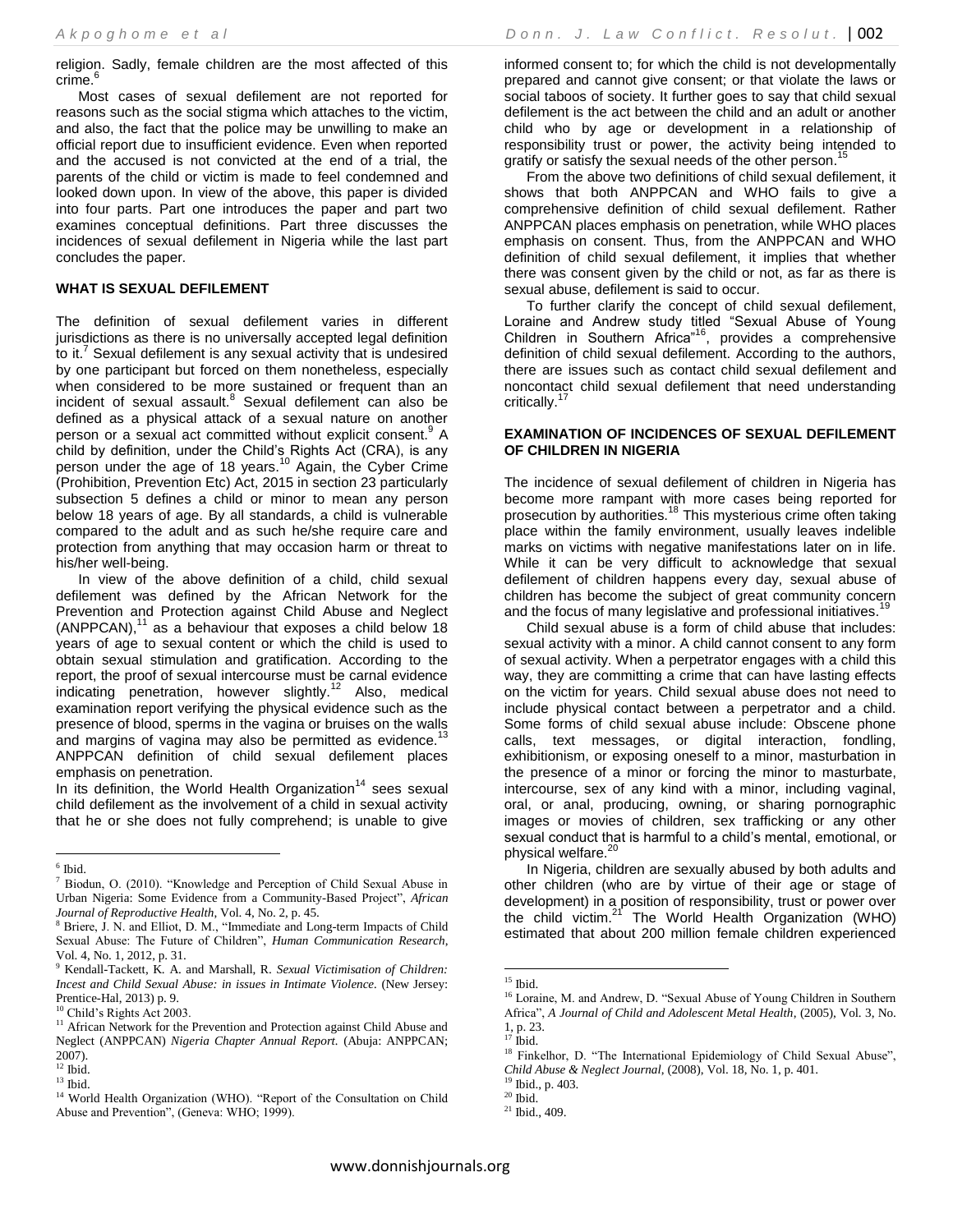sexual violence with physical contact in  $2012.<sup>22</sup>$  Most perpetrators of child defilement are males and are often known to their victims.<sup>23</sup> While it is generally acknowledged that child defilement is pervasive in all countries and at all levels of society, available statistics concerning the prevalence of child defilement around the world in general and in Nigeria, in particular are very limited.<sup>24</sup>

Terry and Tallon in their study showed that about 36% of girls in the world have suffered child sexual defilement.<sup>25</sup> In Nigeria, as much as 50% of reported cases of sexual abuse occurred in children.<sup>26</sup> Also, in Eastern Nigeria, a systematic survey of reported cases of child defilement in three major towns including the city of Enugu indicated that 60% involved girls below the age of 12 years, with abuse including acts of genital exposure and stimulation, seduction, and witnessing adults performing the act of sex.<sup>27</sup> In the North Western Nigerian city of Kano, Tukur et al., in a retrospective study of victims of sexual abuse admitted to a teaching hospital, found a much lower incidence over a 3-year period, with a total of 16 cases, all but one of which were children below the age of 17 years.<sup>28</sup>

There is a tendency for under-reporting of child defilement in Nigeria. The reasons for non-reporting are complex and multi-faceted. These reasons may include a number of factors such as the age of the defiled child at the time of the event, the relationship between the perpetrator and the abused, the gender of the abused, the severity of the abuse, developmental and cognitive variables related to the abused, and the likely consequences of the disclosure. Girls are more likely to report sexual abuse than boys and more importantly when the perpetrator is a relative, there are fewer tendencies to report abuse. Others may choose not to report due to fear of negative consequence of the disclosure, which may range from more abuse and injury to fear of retribution or ridicule, stigmatization and a lack of confidence in investigators, police and health workers.<sup>29</sup> There is no stereotype perpetrator as sexual abuse offenders may come from all backgrounds including the rich and poor, educated and uneducated, religious and nonreligious and may be persons in positions of authority who are respected and trusted.

Furthermore, in Nigeria, children have been reported as perpetrators of child defilement. Langan in his review found that 40% of sex offenders in the world were minors (less than 18 years), while in Nigeria adolescent boys aged 7-15 years were found to be perpetrators of gang rape.<sup>30</sup> Also, a hospitalbased review in Abuja, Nigeria found one hundred and thirtyone (131) cases of child defilement over a three year period

 $\overline{\phantom{a}}$ 

suggesting child defilement constitutes a sizeable and possibly underreported problem in Nigeria.<sup>31</sup>

In North Central Nigeria, however, a one-year hospitalbased review in Minna found forty-one (41) cases of child defilement.<sup>32</sup> Furthermore, a pilot report on the review of child sexual defilement incidence from police records in Ibadan, Nigeria revealed that all the incidents of child defilement were perpetrated by males including acquaintances (32.5%), strangers  $(21.6%)$  and neighbours  $(16.1%)$  of the victims. Adetayo reported that about 513 people were in police custody in connection with 423 cases of child sexual defilement reported in Lagos State in the first quarter of the year 2005. $34$ Of the number of suspects, 134 were women and the rest were men. Investigations also showed that 423 cases represent a 72% increase on 305 cases reported during the same period in the year 2004. About 304 cases, representing 71.95% of the 423 cases reported were taken before different courts of competent jurisdiction.

Another study in Ibadan, Nigeria, showed that 15% of young females reported forced penetrative sexual experience, while 13.8% prevalence rate was found in female Maiduguri students.<sup>35</sup> True incidences are inaccurate and often underestimated since most cases of sexual assault are underreported by the victims because of the associated stigma. Agams reported that in 2011, the Lagos state government with a population of almost 20 million reported 283 cases of child defilement out of which only 10 were prosecuted and convicted. Studies suggest more than half and sometimes as much as 84% of the female population have experienced sexual assault, or defilement in childhood. That is less than a 10% conviction rate.<sup>36</sup>

In Lagos in the month of May, 2015, a 38-year-old man, Cyprian Edundu, who allegedly defiled a nine-year-old daughter of his co-tenant, was on Monday  $18<sup>th</sup>$  May, 2015 charged before an Apapa Magistrates' Court, Lagos.<sup>37</sup> The accused, a resident of Ojo area of Lagos, was faced with a charge of defilement. The prosecutor, ASP Soji Ojaokomo, told the court that the accused committed the offence on October  $10<sup>th</sup>$ , 2014 at his residence. Ojaokomo said the accused, who lives in the same house with the mother of the minor, lured her into his room and forcefully had a carnal knowledge of her. The prosecutor said the offence contravenes Section 137 of the Criminal Law of Lagos State. The accused pleaded not guilty. Senior Magistrate Patrick Adekomaiya, granted the accused N100, 000 bail with one surety in the like sum and adjourned the case to June  $10.<sup>38</sup>$ 

Men of the Nasarawa State Police Command have arrested a 36-year-old man, Ezekiel Inuwa, for defiling a nine-

<sup>&</sup>lt;sup>22</sup> World Health Organization (WHO). "Violence Against Women: A Priority Health Issue". (Geneva: WHO; 1997) pp. 1-12.

Terry, K. J. and Lalor, K. "Child Sexual Abuse in Sub-Saharan Africa: A Literature Review", *Child Abuse & Neglect Journal*, (2004), Vol. 28, No. 1, p. 439.

 $24$  Ibid.

<sup>25</sup> Tallon, J. "Child Sexual Abuse: A Review of the Literature", *Journal of Counselling Psychology*, (2010), Vol. 36, No. 2, pp. 45-52.

<sup>26</sup> Langan, P. and Wolf, H. C. "Child Rape Victims", *Journal of Interpersonal Violence*, (2013), Vol. 4, No. 1, pp. 101-108.

<sup>&</sup>lt;sup>27</sup> Nzewi, E. N. "Street Hawking: An Aetiological Factor in the Sexual Abuse of Children", *Clinical Psychology Review*, (2013), Vol. 21, No. 1, pp. 134- 141.

 $2<sup>28</sup>$  Tukur, J., Omale, E. A. and Abubakar, I. S. "Increasing Incidence of Sexual Abuse on Children: Report from a Tertiary Health Facility in Kano", *Journal of Medicine and Rehabilitation*, (2007), Vol. 1, No. 1, pp. 19-21.

Ikechebelu, J. I., et al. "Sexual Abuse among Juvenile Female Street Hawkers in Anambra State, Nigeria", *African Journal of Reproductive Health*, (2008), Vol. 12, No. 1, pp. 111-119.

 $30$  Langan, P. and Wolf, H. C., supra note 27, pp. 34-35.

<sup>31</sup> Folake, B. "Child Victim of Sexual Abuse in Nigeria", *Frontiers of Legal Research*, (2014), Vol. 2, No. 1, pp. 83-99.

<sup>&</sup>lt;sup>32</sup> Abdulkadir, I., et al. "Child Sexual Abuse in Minna, Niger State, Nigeria", *Niger Medical Journal*, (2010), Vol. 4, No. 2, pp. 56-63.

<sup>&</sup>lt;sup>33</sup> Shaahu, V., et al. "A Review of Incidents of Rape from Police Records in Ibadan, Nigeria", *African Journal of Medical* Sciences, (2004), Vol. 33, No. 1, pp. 275-278.

<sup>34</sup> Adetayo, O. "A Review of Rape Cases in Lagos State", *The Punch*, (Lagos, June 3, 2005) p. 359.

<sup>&</sup>lt;sup>35</sup> Biodun, O. "Knowledge and Perception of Child Sexual Abuse in Urban Nigeria: Some Evidence from a Community-Based Project", *African Journal of Reproductive Health,* (2009), Vol. 4, No. 2, pp. 45-53.

<sup>36</sup> Agams, L. G. "Prosecuting Rape in Nigeria III – The Updates", *This Day Newspaper*, (Lagos, January 29, 2013) p. 11.

<sup>37</sup> Dada, P. "38-Year-Old Man Charged With Child Defilement", *News Agency of Nigeria*, (2016). Available online at[: http://nannewsnigeria.com/38](http://nannewsnigeria.com/38-year-old-man-charged-child-defilement) [year-old-man-charged-child-defilement.](http://nannewsnigeria.com/38-year-old-man-charged-child-defilement) Retrieved on: 01/03/2016. <sup>38</sup> Ibid.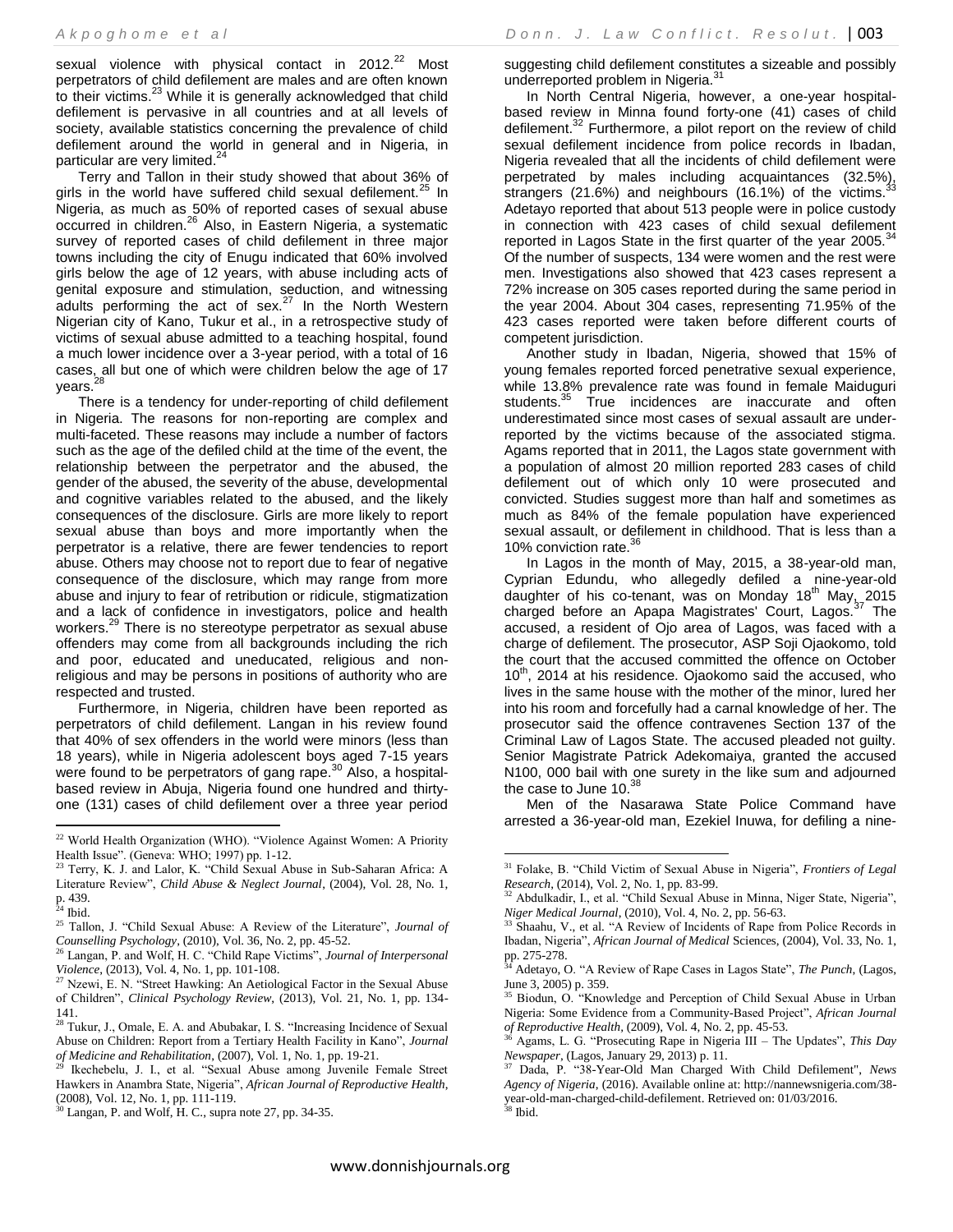year-old girl at Gidan-Zakara in Karu Local Government Area of Nasarawa State. The state's Police Public Relations Officer (PPRO), Numan Umaru Isma'ila, who addressed newsmen, said on July 29, 2014, at about 8:45p.m., Ezekiel Inuwa of Gidan Zakara was arrested by detectives attached to Uke Police Division for defiling a nine-year-old girl. The accused confessed to committing the offence and was charged to court. The prosecutor said the offence contravened Section 137 of the Criminal Law of Lagos State, 2011. The Senior Magistrate, Mr Patrick Adekomaiya, granted the accused bail in the sum of N100, 000 with one surety in like sum and adjourned the case to June  $10.<sup>39</sup>$ 

Furthermore, The Ekiti State Police Command has arrested a 57-year-old vice-principal of a school, Mr. Taiwo Ajayi, after being caught defiling a 12-year-old student of his school. According to a police statement in Ado-Ekiti, Ekiti State capital, Ajayi allegedly committed the offence inside his office at Saint Mary's Girls Grammar School, Ikole Ekiti. State Police Public Relations Officer, Mr Victor Babayemi said one of the staff in the school had reported the matter to the police after suspecting the movement of the young girl inside the vice principal's office. The witness became apprehensive when the student, after spending a considerable time in the VP's office, did not come out. The witness went near the door and discovered it was bolted from behind, she knocked and the movements, sounds and subsequent demeanour of both the suspect and the victim stopped. According to the eyewitness, the suspect had a similar case in the past which was not reported and added that the victim also admitted that the suspect had carnal knowledge of her on his table. The report of a medical examination confirmed that the victim's hymen is not intact. Ajayi was, however, said to have denied the allegation but was however arraigned in court for defilement based on the evidence against him.<sup>4</sup>

Another incidence was that of a 21-year-old man who allegedly defiled the two-year-old daughter of his father's tenant. The accused, Justice Seun, who resides at No. 2 Abebi Street, Ogudu, was charged to court with a one count charge of child defilement. He pleaded not guilty to the charge. The Prosecutor Inspector Simon Imhonwa, told the court that the offence was committed on September 7, 2014 around 12pm at the accused's residence. He said Seun, who is the son of the Landlord, on the said date, inserted his finger into the private part of the two-year-old daughter of a tenant. Imhonwa said the accused lured the child into his room and defiled her. According to him, the case was reported to the police after the child's mother raised the alarm following the child's complaint of discomfort. Imhonwa said the offence contravened Section 135 of the Criminal Law of Lagos State, 2011. The New Agency of Nigeria reports that at the arraignment, the father of the child, Mr Umoh, told the court that he would like to withdraw the case. The Magistrate, Mrs Bola Osunsanmi, in response to his plea, said the matter can no longer be withdrawn. The Magistrate granted the accused bail in the sum

 $\overline{a}$ 

of N200, 000 with two sureties in like sum and adjourned the case to November 30, for definite trial.<sup>41</sup>

In another related development, a 16-year-old, Azeez Ganiyu, who allegedly defiled a two-year-old girl, was on April 18, 2014, arraigned in an Apapa Magistrates' Court in Lagos. Ganiyu, who resides at Ijora Badia area of Lagos, is standing trial for child defilement. The Prosecutor, Soji Ojaokomo, told the court that the accused committed the offence on April 16, 2014 at the same address. Ojaokomo said the accused called the girl and lured her into a lonely place while her mother went to get food for her. He said the offence contravened the provisions of Section 137 of the Criminal Law of Lagos State, 2011. In his ruling, the Magistrate, Patrick Adekomaiya, ordered that the case file should be forwarded to the State Director of Public Prosecutions for legal advice. The accused, however, pleaded not guilty to the charge. The magistrate granted him bail in the sum of N50, 000 with two sureties in like sum and adjourned the case to May 5, 2016 for receipt of legal advice.

Also, two men, who allegedly conspired to defile a 15-yearold girl, on 16, May, 2015 appeared before an Apapa Magistrates' Court, Lagos. The accused - Jamiu Yusuf, 19 years old, and Rilwan Oduntan, 20 years old - both of No. 10, Onigide St., Ijora-Badia, Lagos, were charged with a two-count charge of child defilement and abduction. The prosecutor, ASP Soji Ojaokomo told the court that the accused committed the offences at 8.00 p.m. on May 12, 2015 at their residence. Ojaokomo said the accused conspired to abduct the girl and forcefully had a carnal knowledge of her and that the offences contravened the provisions of Sections 137 and 267 of the Criminal Law of Lagos State, 2011. The accused pleaded innocence of the offences. The Senior Magistrate, Mr Patrick Adekomaiya, ordered that the file should be forwarded to the State Director of Public Prosecutions (DPP) for advice. The Magistrate granted the duo bail in the sum of N30, 000 each with one surety each in like sum and adjourned the case to June 18, 2016.<sup>4</sup>

Also, a 12-year-old boy was on December 12, 2015, arraigned before an Abule-Egba Magistrate's Court in Lagos, for allegedly defiling a three-year-old minor. The accused, which lives at No. 4, Ajakaiye St., Agege, Lagos, is facing a one-count charge of child defilement. The Prosecutor, Insp Racheal Williams, told the court that the offence was committed at the accused's residence on December  $2^{nd}$ , 2015 and that the accused carried the child into the bathroom and defiled her. It was the cry of the child that attracted the child's mother and the Police was alerted. The offence, according to the prosecutor, contravened Section 137 of the Criminal Law of Lagos State, 2011. The accused, however, pleaded not guilty and the Magistrate, Mr Tajudeen Elias, ordered the arrest of the accused's parents. The Magistrate granted the boy bail in the sum of N50, 000 with two sureties in like sum and adjourned the case till Dec. 20, for mention.<sup>44</sup>

<sup>&</sup>lt;sup>39</sup> Fregene, P. "36-Year-Old Man Arrested for Defiling 9-Year Old Girl", *Information Nigeria*, (Lagos, 2015). Available online at: [http://www.informationng.com/2014/08/36-year-old-man-arrested-for](http://www.informationng.com/2014/08/36-year-old-man-arrested-for-defiling-9-year-old-girl.html)[defiling-9-year-old-girl.html.](http://www.informationng.com/2014/08/36-year-old-man-arrested-for-defiling-9-year-old-girl.html) Retrieved on: 01/03/2016.

<sup>40</sup> Briyele, W. "57-Year-Old VP Arrested For Defiling 12-Year-Old Student", *Information Nigeria*, (Lagos, 2015). Available online at: [http://www.informationng.com/2014/04/57-year-old-vp-arrested-for-defiling-](http://www.informationng.com/2014/04/57-year-old-vp-arrested-for-defiling-12-year-old-student.html)[12-year-old-student.html.](http://www.informationng.com/2014/04/57-year-old-vp-arrested-for-defiling-12-year-old-student.html) Retrieved on: 01/03/2016.

<sup>41</sup> Kayode, P. "Man, 21, Arraigned for Alleged Child Defilement", *Punch Newspaper*, (Lagos, Monday, November 2, 2015).

<sup>42</sup> Olugbenga, D. "Boy, 16, Arraigned For Allegedly Defiling 2-Year-Old Girl In Lagos", *Information Nigeria,* (Lagos, April 21, 2015). Available online at: [http://www.informationng.](http://www.informationng/) com/2015/04/boy-16-arraigned-for-allegedlydefiling-two-year-old-girl-in-lagos.html. Retrieved on: 01/03/2016.

<sup>43</sup> Akpan, G. "2 Youths Face Child Defilement, Abduction Charges", *The Guardian*, (Lagos, Saturday 19 March, 2016).

<sup>44</sup> Niyi, T. "12-Year-Old Boy in Court Over Alleged Defilement of 3-Year-Old", *Information Nigeria*, (Lagos, December 16, 2015). Available online at: http://www.informationng .com/2015/12/16-year-old-boy-in-court-overalleged-defilement-of-3-year-old.html. Retrieved on: 01/03/2016.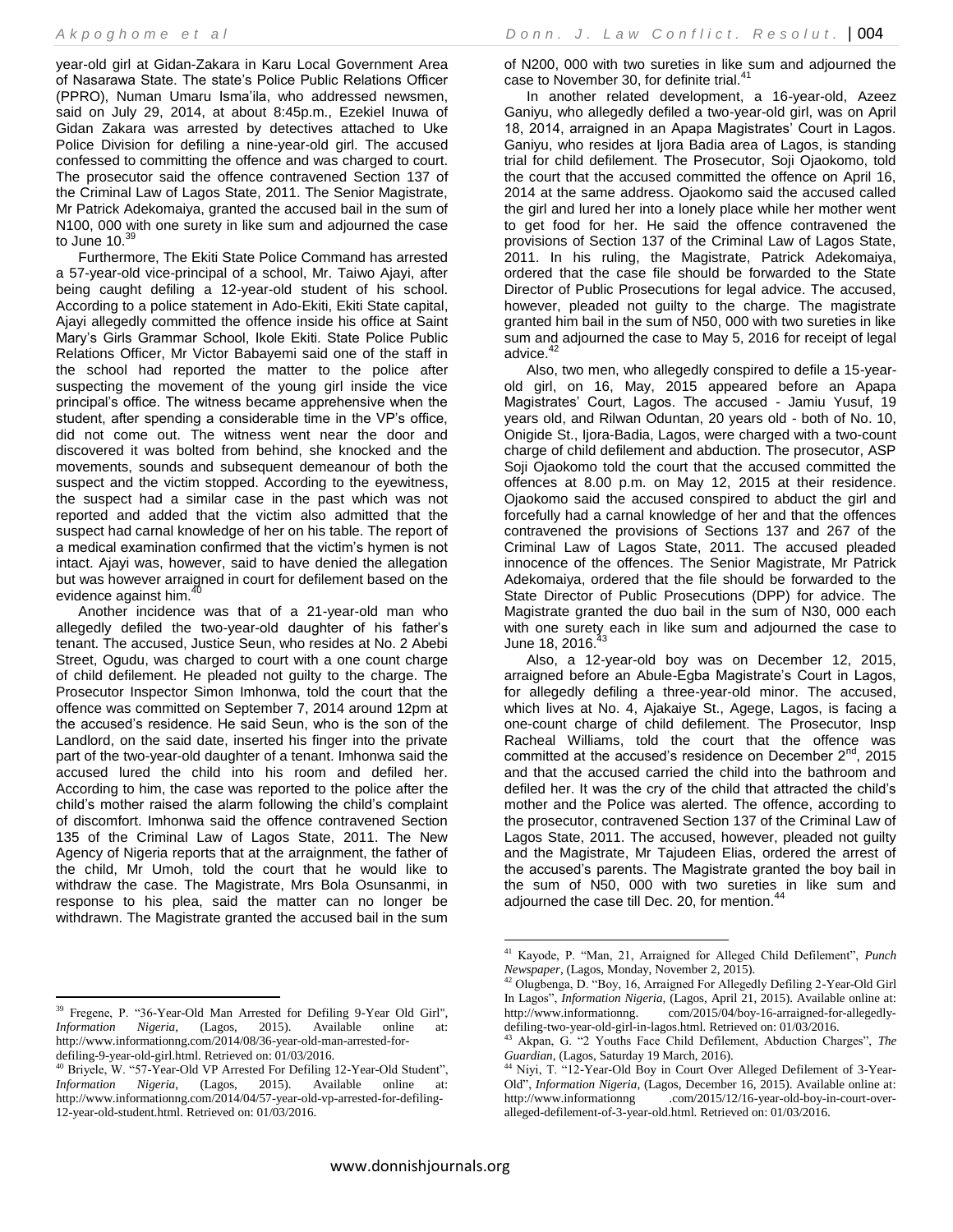Also, a Benin Magistrates' Court, Edo state has sentenced 39 year-old Saturday Udoh to five years imprisonment with an option of N80, 000 fine for defiling a five-year-old girl. Chief Magistrate Mike Osayi, while delivering his judgement held that the prosecution, led by Sergeant Shaibu Mohammed, proved its case of defilement against the convict beyond reasonable doubt. The prosecution had told the court that Udoh committed the offence on May 31, 2015, at Falodun Country Home Motel, Benin, and that the one-count charge contravened Section 218 of the criminal code. The court held that the convict's alibi did not check out. The court also faulted the witnesses called by the convict, noting that their testimonies were conflicting. The court further held that the proximity between the convict's residence and his office could not rule out the possibility of the convict dashing home to commit the offence and returning to work. The court also held that there was identification parade conducted in the house and the little girl could not have been mistaken when she pointed at the convict as being responsible for her defilement. Osayi described the victim as intelligent due to her evidence in court as well as the manner she responded to questions put to her by the court during cross-examination. The court found Udoh guilty as charged, and he was sentenced accordingly.<sup>45</sup>

In Kano State, Saidu Ubale, who has been standing trial over the last two months for defiling a 12-year-old girl, confessed to have defiled her at Dotsa village in Kumbotso, a suburb of Kano, after inducing her. Medical report tendered by the prosecution counsel indicated that the Primary 6 pupil has been inflicted with the deadly virus after the forceful penetration by Ubale. Ubale is said to being living with HIV in the last two years. He lost his first and second wives to same virus in 2011. According to record before the court, the wives died in six month interval. Delivering the judgment, Khadi Faruq Ahmed further ordered that N36 million be paid as compensation to the parents of Hauwa Mohammed if their daughter eventually dies. Khadi Farouq also directed that the judgment should be forwarded to the Ministry of Justice which is expected to forward same to Governor Rabiu Musa Kwankwaso for assent.<sup>46</sup>

In another development, a commercial motorcyclist, who allegedly defiled and impregnated a 14-year-old girl, was on July 22, 2015 charged before an Ikeja Chief Magistrates' Court in Lagos. He was, however, granted bail in the sum of N500, 000. The accused, Monday Magbade, is facing child defilement charge. He, however, pleaded innocence of the charge. But the prosecutor, Simeon Imhonwa, said the accused committed the offence between June and July at his residence. He said the accused was a co-tenant of the girl's parents when he started sleeping with her. The News Agency of Nigeria (NAN) reports that the offence contravened Section 137 of the Criminal Law of Lagos State 2011. In her ruling, the Magistrate, Bola Osunsanmi, ordered that the case file should be duplicated and forwarded to the Director of Public Prosecutions (DPP) for advice. She also admitted the accused to bail in the sum of N500, 000 with two responsible sureties in like sum. The addresses of the two sureties should be verified

 $\overline{\phantom{a}}$ 

and evidence of tax payment must also be provided, she said. Osunsanmi adjourned the case to November 23<sup>rd</sup>, 2016.<sup>47</sup>

Most recent was the abductor of 14 year old Ese Oruru, Yinusa Dahiru, who had been charged to court. Yinusa was arraigned before the Federal High Court sitting in Yenagoa, Bayelsa State on March 8, 2016. He is facing charges of abduction and unlawful carnal knowledge among others. Yinusa is believed to have abducted the young girl from Bayelsa in August 2015 after which he took her to Kano State. Ese was eventually rescued, after widespread media outrage, and returned home on March 2, 2016. The abduction has been surrounded by much controversy due to the involvement of the Emir of Kano, Sanusi Lamido Sanusi. Earlier Media reports had it that Yinusa was being protected by persons within the Emir's palace. The claim was further strengthened after the Inspector General of Police – Mr. Arase said that he could not save the girl without Sanusi's intervention. The Emir however told Punch that he had ordered that Ese be returned home since September 2015. Upon returning home however, Ese is said to have revealed that she could not remember how she got to Kano. The teenager is also said to be five months pregnant.<sup>48</sup>

In July, 2016 it was reported that a police inspector in Mkpat Enin in Akwa Ibom State of Nigeria kidnapped and raped a 15 year old secondary student at gunpoint while she was returning from church.<sup>49</sup> This is a heinous crime from a law enforcement officer who is charged with the responsibility of protecting lives and property. Not only did he rape the victim, he kept her for three days and demanded a ransom of N10, 000.00 as bail.<sup>50</sup> The Police Public Relations Officer for the State, Cordelia Nwawe has promised that the Force is committed to duty to investigate the incident and that the suspect is already in custody. $5<sup>51</sup>$  More interesting is the fact that the suspects family had gone to plead for forgiveness from the victim's family. What a shame.

In the same report an Ex-Councillor, aged 54 defiled a seven year old girl in Delta State. The Ex-Councillor of Sapele Local Government Council, Mr. John Onose has already been arrested by the Police. The report alleged that the ex-Council lawmaker lured the kid to a nearby bush around Fovie Street before forcefully defiling her. The mother of the victim was alarmed to discover that her daughter was bleeding from her private part and her womb was pulling out. Upon further investigation, it was discovered that the girl had been defiled. Fortunately, the seven-year-old was able to identify the suspect as the person that defiled her. The Delta State Police Command Public Relations Officer, Celestina Kalu confirmed the incident. $52$ 

Likewise, a 40-year-old Security guard at Adeniyi Primary School, Itire, Lagos has been arrested for defiling an eightyear-old girl. Mr. Friday Oshoba was arrested by the Police for allegedly raping/ defiling a basic 2 pupil of the school. Oshoba

<sup>45</sup> Oronsaye, A. "Man Gets Away with N80, 000 Fine For Defiling 5-Year-Old Girl", *Information* Nigeria, (Lagos, October 25, 2015). Available online at: [http://www.informationng.com](http://www.informationng.com/) /2015/10/man-gets-away-with-n80000 fine-for-defiling-5-year-old-girl.html. Retrieved on: 01/03/ 2016.

<sup>46</sup> Akinyele, G. "63-Year-*Old HIV Positive Man Sentenced to Death for Defiling, Infecting Minor", Information* Nigeria, (Lagos, April 24, 2014). Available online at: [http://www.informationng](http://www.informationng/) .com/2014/ 04/63-year-oldhiv-positive-man-sentenced-to-death-for-defiling-infecting-minor.html. Retrieved on: 01/03/2016.

<sup>47</sup> Ayodele, F. "21 Year Old Lagos Commercial Motorcyclist Granted N500,000 Bail After Defiling & Impregnating Teenager", *Information Nigeria*, (Lagos, October 21, 2015). [http://www.bellanaija](http://www.bellanaija/) .com/2015/10/21 year-old-lagos-commercial-motorcyclist-granted-n500000-bail-after-defilingimpregnating-teenager/. Retrieved on: 01/03/2016.

<sup>48</sup> Sotubo, J. "Ese Oruru: Teenager's Abductor Charged to Court", 2016. Available online at: [http://pulse.ng/local/ese-oruru-teenager-s-abductor](http://pulse.ng/local/ese-oruru-teenager-s-abductor-charged-to-court-id4777017.html)[charged-to-court-id4777017.html.](http://pulse.ng/local/ese-oruru-teenager-s-abductor-charged-to-court-id4777017.html) Retrieved on: 01/03/2016.

<sup>&</sup>lt;sup>49</sup> Etim, E "Policeman Rapes Girl, Begs Victim's Family for Forgiveness" *Saturday Punch* (Lagos, July 23, 2016) 43

<sup>50</sup> Ibid

 $^{\rm 51}$  Ibid.

<sup>52</sup> Ibid, p 50.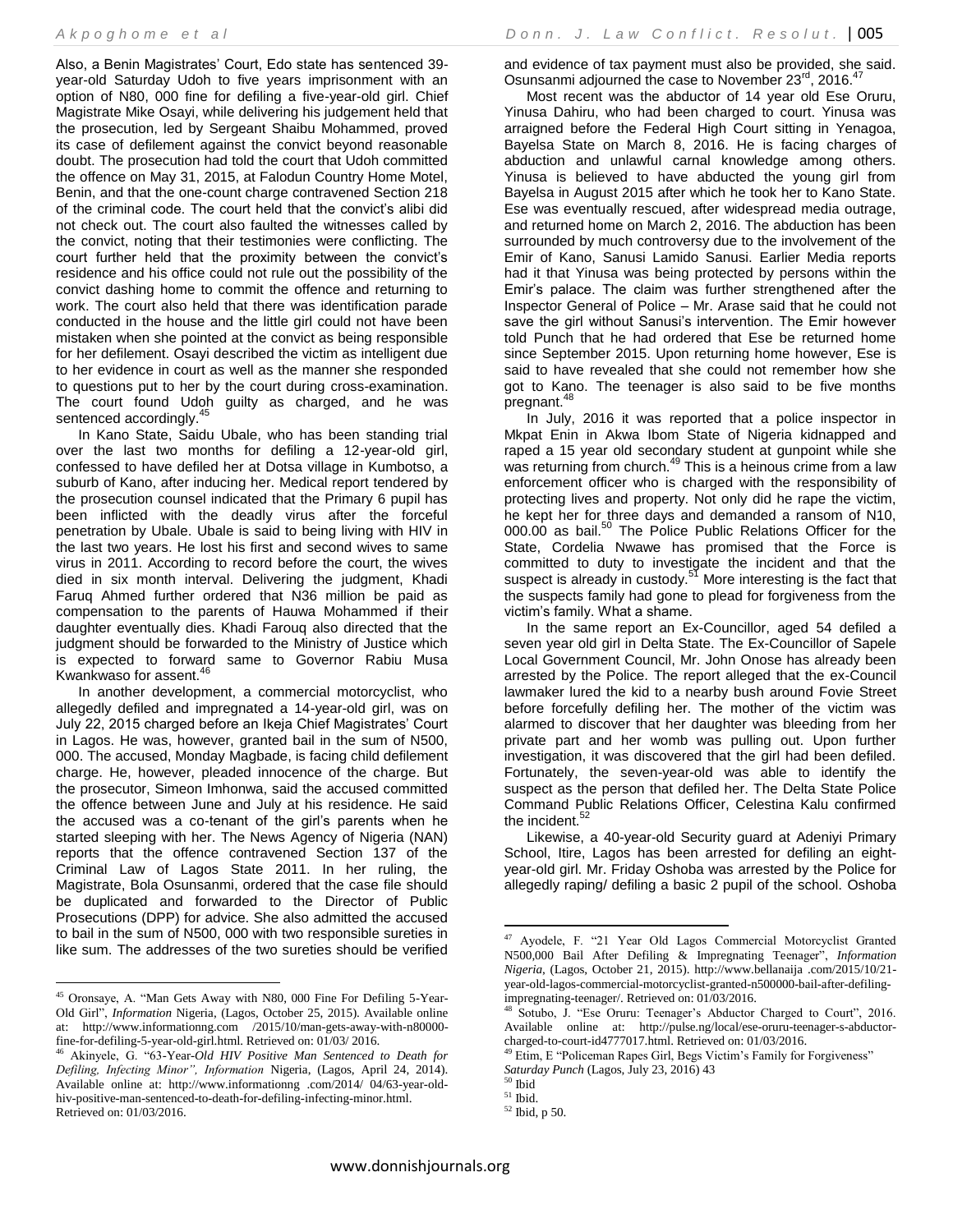was caught by another pupil. He was later charged before a Magistrate Court on a one count of rape.<sup>53</sup> The charge read:

*that you Friday Oshoba, on May 11, 2016, at about 2pm, at Adeniyi Primary School, Itire, Lagos State, in the Apapa Magisterial District, did defile an eight year old girl… thereby committing an offence punishable under Section 137 of the criminal Law of Lagos State, 2011.* 

The accused however pleaded not guilty to the charge. He was subsequently admitted to bail in the sum of N200, 000 with two sureties in like sum. The case was thereafter adjourned to the 27<sup>th</sup> of July 2016 for hearing.

As a matter of fact, from the foregoing incidences of child defilement, it clearly shows that many Nigerian children are abused sexually. This is more with female children who experience early intercourse due to one reason or another. Child defilement is common and rampant among primary school females or girls as a result of the child labour that children find themselves in.<sup>54</sup> Children engage in child labour due to the situation and conditions of their families. Most of these victims are breadwinners in their homes and this has exposed most of them to sexual abuse. The perpetrators or abusers take advantage of them by using them to satisfy their sexual urge.<sup>55</sup> Some Nigerian children also engage in the production of pornography or pornographic performances, although no Nigerian laws have rationalized or accepted this kind of illicit act.

Incidences of sexual abuse of a male child are also prevalent in Nigeria society as those of the female child.<sup>56</sup> Also, in the study carried out by Abdulkadir et al., it was reported that it is noteworthy that no cases of male child victims of sexual abuse was found, owing to the fact that male child victims are less likely to disclose their experience following the sexual abuse. However, that is not to say that the incidences of male child victims do not occur.<sup>57</sup> The Ogun State Police Command arrested a school teacher, Mr. Matthew Sodeke for allegedly abusing a child of Igballa Community School, Sango Ota sexually on July 12, 2016.<sup>58</sup> In this case, the teacher was assaulting a boy and was caught in the act by a parent who came to pick his child after school. The Child victim confessed that that was not the first time he was being sexually abused by the teacher but he was warned not to disclose the information to anybody.

Even though the incidence rates have only marginal differences, it seems that the cases of female abuse have received more attention. Researchers have discovered that the male child victim is more likely to be at a disadvantage compared to his female counterpart, in terms of having a redress of the problem. This disadvantage is directly linked with the reluctance of the male child victim to report the incidences.

The non-reporting of incidences could be due to a variety of reasons. First of all, consciously or unconsciously, females are said to be the "weaker sex", they are perceived to be more disadvantaged sexually and thus more prone to be victims of sexual abuse than their male counterparts. This notion, however. may not be correct at all times. Another reason is that a man's ego and masculinity may prevent him from exposing an action that seemed to have robbed him of them. Men are likely to find it difficult to admit to having been sexually abused because a number of cultures around the world encourage male dominance, making them believe they should be in charge of every aspect of their lives, such that when boys are abused, they often think they should have been able to confront and, if possible, arrest the situation and stop the abuser. Also, Lisak argued that male gender norms dictate that "appropriately masculine" men do not acknowledge and certainly do not express their own pain, vulnerability or feelings of helplessness.<sup>59</sup>

For all the above reasons, even though the incidences occur, defilement cases involving male (child) victims are less reported than their female counterparts. Furthermore, in Nigeria, child sexual defilement has been found, to have lasting and profound effects on the defiled child, even throughout the child's life. $60$  Victims of sexual defilement are made to suffer unquantifiable anguish, some become diagnosed with post-traumatic stress disorder, dissociation from reality, depersonalization, they endure physical violence, avoid social life, get infected with sexually transmitted infections, encounter serious difficulty in remembering events, relives moments of sexual assault and unwanted pregnancy amongst other ills.<sup>61</sup>

Depending on a variety of factors, the effects of the abuse vary from one victim to the other. Such factors include the age of the child when the abuse happened; the younger a child at the onset of the abuse, the worse the long-lasting effects on the child. Another factor is the personality of the abuser. The effects of the abuse are worse if the abuser is a close relative. Another factor to be considered is the reaction of those whom a defiled child decides to share his experiences with. Generally, a defiled child is reluctant to tell anyone about his experiences; the response of the confidant, in the event that the child decides to open up, is thus very important. If the confidant is impatient or judgmental, it may make the abuse have more profound negative effects on the child, making the child have feelings of guilt as if it were his fault the defilement happened.<sup>62</sup>

Other factors that determine the extent or severity of the effect of the defilement include whether the defilement involved a deliberate emotional humiliation of the child. For example, if a perpetrator accompanies his actions with hurtful words emphasising the fact that the child is helpless or perhaps teasing about his genitals, the abuse in question is more likely to have profound effects on the child.

Also, in some cities in Nigeria, child sexual abuse is somewhat acceptable. In such places, the prevailing culture has some degree of acceptability for the acts that constitute the sexual abuse. For example, female genital mutilation (which is also a form of sexual abuse), though widely condemned by international health experts as damaging to physical and psychological health, is widely practiced in Africa and Asia. Such acceptability is definitely not formal but rather that such acts are no longer morally reprehensible. The violence involved in an attempted sexual assault can have the

 $\overline{\phantom{a}}$ <sup>53</sup> Afeez, H. "Guard Arrested for Raping Pupil on School Premises", The Punch (Lagos: July 19, 2016) 5<br>54 Famuriting Co. (2016)

<sup>54</sup> Famuyiwa, O. O. "Child Abuse and Neglect in Sub-Saharan Africa", *Journal of Psychiatric*, (2007), Vol. 13, No. 1, p. 336.

<sup>55</sup> Ibid., p. 338..

<sup>56</sup> Folake, B., supra note 32, p. 102.

<sup>57</sup> Abdulkadir, I., et al. supra note 33, pp. 56-63.

<sup>58</sup> Aluko, O. "Ogun Teacher Caught Sexually Abusing Pupil" *The Punch* (Lagos: July 21, 2016) 5

<sup>&</sup>lt;sup>59</sup> Lisak, D. "The Psychological Impact of Sexual Abuse: Content Analysis of Interviews with Male Survivors", *Journal of Traumatic Stress,* (2011), Vol. 7*,*  No. 1, pp. 530-538.

<sup>60</sup> Olusanya, O., et al. "The Pattern of Rape in Benin City, Nigeria", *Journal of Tropical & Geographical Medicine*, (2012), Vol. 38, No. 1, p. 78.

<sup>61</sup> Ibid., p. 80.

<sup>62</sup> Ibid., p. 81.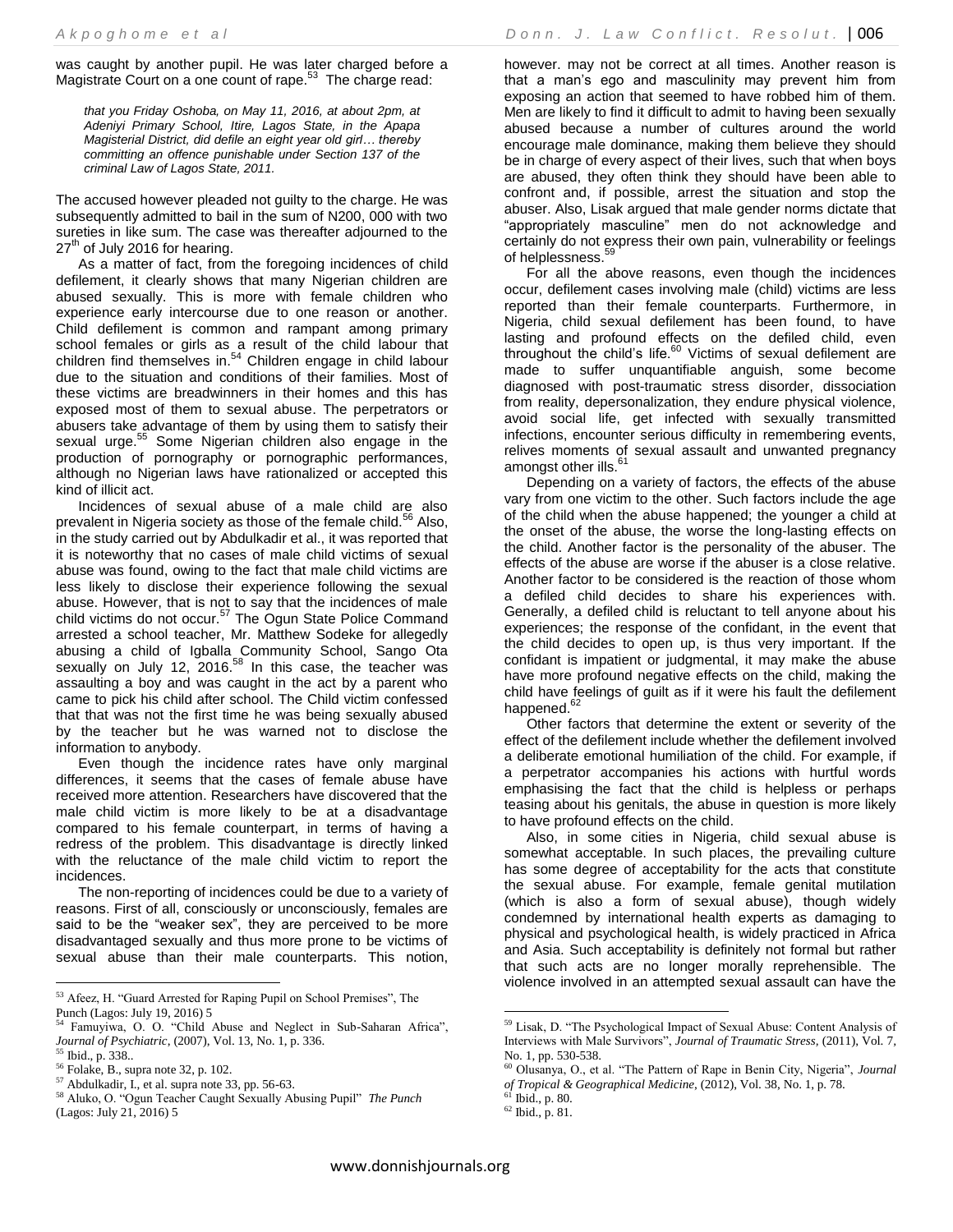same impact on the survivor as a completed one. The impact can be immediate or delayed with long-term health consequences for survivors. Significant social and economic consequences also occur.

Health consequences include physical injuries, unwanted pregnancies, unsafe abortions and sexually transmitted diseases, including HIV. Immediate psychological reactions such as shock, shame, guilt and anger may be exhibited while long-term psychological outcome includes depression, posttraumatic stress disorder, suicidal ideation, lack of sexual enjoyment, and fear.<sup>63</sup> Furthermore, a child in a conflict-ridden or strained home already has enough emotional strain; defiling such a child sexually could turn out to have more profound effects.<sup>64</sup> Some of these profound effects have been identified to be anxiety; depression; dissociation; hostility and anger; impaired relationships; low self-esteem; sexual dysfunction; sleep disturbance; suicidal ideas and behaviour.<sup>65</sup> Quite a number of sexually defiled victims experienced feelings of alienation, isolation and dissociation from other childhood peers.<sup>66</sup>

These feelings were borne out of a need to internalise the stigma of the abuse they experienced. Also, the introduction to sexual activities at an early stage had made them feel they had matured before their time and thus had lost out on childhood; thus while still being children, they felt they could no longer fit in with other children.<sup>67</sup> Critically looking at some of the effects defilement of children can produce, it has been discovered that some of these effects have turned out to be possibilities of occasions of crime. For instance, uncontrolled anger can lead to crimes of violence.<sup>68</sup> Some of the defiled children experienced problems with their sexuality generally as an effect of the abuse. This has been found to probably result in some of the victims themselves turning out to be sexual perverts and abusers.<sup>69</sup> Thus, victims of defilement have at times perpetrated the same offense on other victims later in life. In a similar vein, other victims have turned out to have problems with having sex.<sup>70</sup>

Another of the identified negative effects of sexual defilement on a victim is depression. Depression has been linked to suicide or suicidal thoughts and behaviour. Even though countries no longer prescribe suicide as an offence, its attempt still remains an offence. Attempted suicide is one of the unclear offences. No man has any right to take any life, even if it were his own life. $71$  From the foregoing, it is very evident that child sexual defilement has profound effects on the victim. Additionally social circumstances such as street hawking, attendance at day care institutions, and membership in certain social organisations have been found to be risk factors for child defilement.<sup>72</sup> Generally children that are sexually defiled are often physically traumatised with increased

 $\overline{\phantom{a}}$ <sup>63</sup> Koss, M. P., Figueredo, A. J. and Prince, R. J. "Cognitive Mediation of Rape's Mental, Physical, and Social Health Impact: Tests of Four Models in Cross-Sectional Data", *Journal of Consulting and Clinical Psychology*, (2012), Vol. 70, No. 4, pp. 69-78.

risk of HIV and other sexually transmitted infections (STIs), unwanted pregnancy, and psychological trauma.<sup>73</sup>

Under the net of labour, Nigerian boys and girls experience early sexual intercourse due to the lack of proper care. However, many male employers also take advantage of female children who are labouring under them by having sexual intercourse with them and later threatening them with loss of their job if they report the case to anybody or the police.<sup>74</sup> This indicates the level of decadence of the Nigerian society. If the Nigerian government can raise the standard of living of its citizenry, parents or guardians sending their children to labour in the streets and other places to work and make money for the home, will be a thing of the past. This is the root cause of Nigerian children's labour. Because of bad governance, the Nigerian citizens are suffering and this causes their children to labour in the streets and other places locally and internationally instead of being in school.<sup>75</sup>

This can be seen in case of *AGF v Effiong Effiong<sup>76</sup>*, in which the accused person was charged at the High Court Uyo for wilfully procuring a 16-year-old girl for prostitution. Effiong Effiong who was 26 year old at the time, pleaded guilty to the 3 counts charge. The learned judge in person of Justice E.S Chukwu convicted the accused person and sentenced him to 2 years imprisonment without giving him an option of fine.

In another case of *AGF v Elele Biloko*, *Joshua Eborod & Helen Oni*<sup>77</sup>, all the three accused persons were charged for procuring under aged girls for prostitution. The accused persons abducted the victim from her lawful guardian and kept her in the brothel. The three accused were brought before the Justice Tijjani Abubakar of Federal High Court, Lagos, and the judgment was delivered by the learned judge by sentencing all to 2 years imprisonment without an option of fine.

The aforementioned cited cases were so pathetic and the sentence of the accused person to 2 years imprisonment does not serve as a deterrence and lesson compared with Shariah ruling on such cases because under the Shariah rulings, the accused would be sentenced to death because of his unlawful and willful act. The above cases were heard in the civil court and not under Shariah Court. Nevertheless, the judgment is also serving as a little deterrence especially where the accused persons are denied the option of paying fine. If the accused is allowed to pay fine, it will be easy for him to pay any fine and the crime would be increased in the society.

As a result of child labour, male and female children may be sexually abused. Abuse might be in the form of sexual relationship between the children by touching breasts, genitals, and buttocks, either in a dressed or undressed state.<sup>78</sup> Any sexual relations with a person under the age of consent is a criminal offence that carries a punishment of a fine or life imprisonment.<sup>79</sup> The main moral philosophy behind the age of consent for sexual intercourse is to protect minors from sexual abuse and harassment by adults or other minors.

 $64$  Olusanya, O., et al., supra note 60, p. 83.

<sup>65</sup> Ibid., p. 85.

<sup>66</sup> Ibid., p. 86.

 $67$  Terry, K. J. and Lalor, K., supra note 24, p. 460.

<sup>68</sup> Lisak, D., supra note 60, p. 536.

<sup>69</sup> Ibid., p. 537.

<sup>70</sup> Ibid., p. 539.

<sup>71</sup> Okonkwo, O. and Naish, M. E. *Criminal Law in Nigeria*. (Ibadan: Spectrum Books Limited; 2005) p.184.

 $72$  Nzewi, E. N., supra note 27, p. 139.

<sup>73</sup> World Health Organization (WHO). "Child Suxual Abuse. Guidelines for Medico-legal Care of Victims of Sexual Violence". (Geneva: WHO; 2003) p. 75.

<sup>74</sup> Ibid., p. 92.

<sup>75</sup> Ahamefula, O. "Children Protest Kidnap of Toddlers", *Thisdayonline.com*, (Lagos, May 12, 2008).

<sup>(2009) 7</sup> NWLR (Pt 272) 189 at 218.

 $^{77}$  (2007) 6 NWLR (Pt 834) at 232.

<sup>78</sup> Bagley, C. *Children, Sex and Social Policy: Humanistic Solutions for Problems of Child Sexual Abuse*. (New York: Ashgate Publishing Company, 1997) p. 50.  $79$  Ibid.

www.donnishjournals.org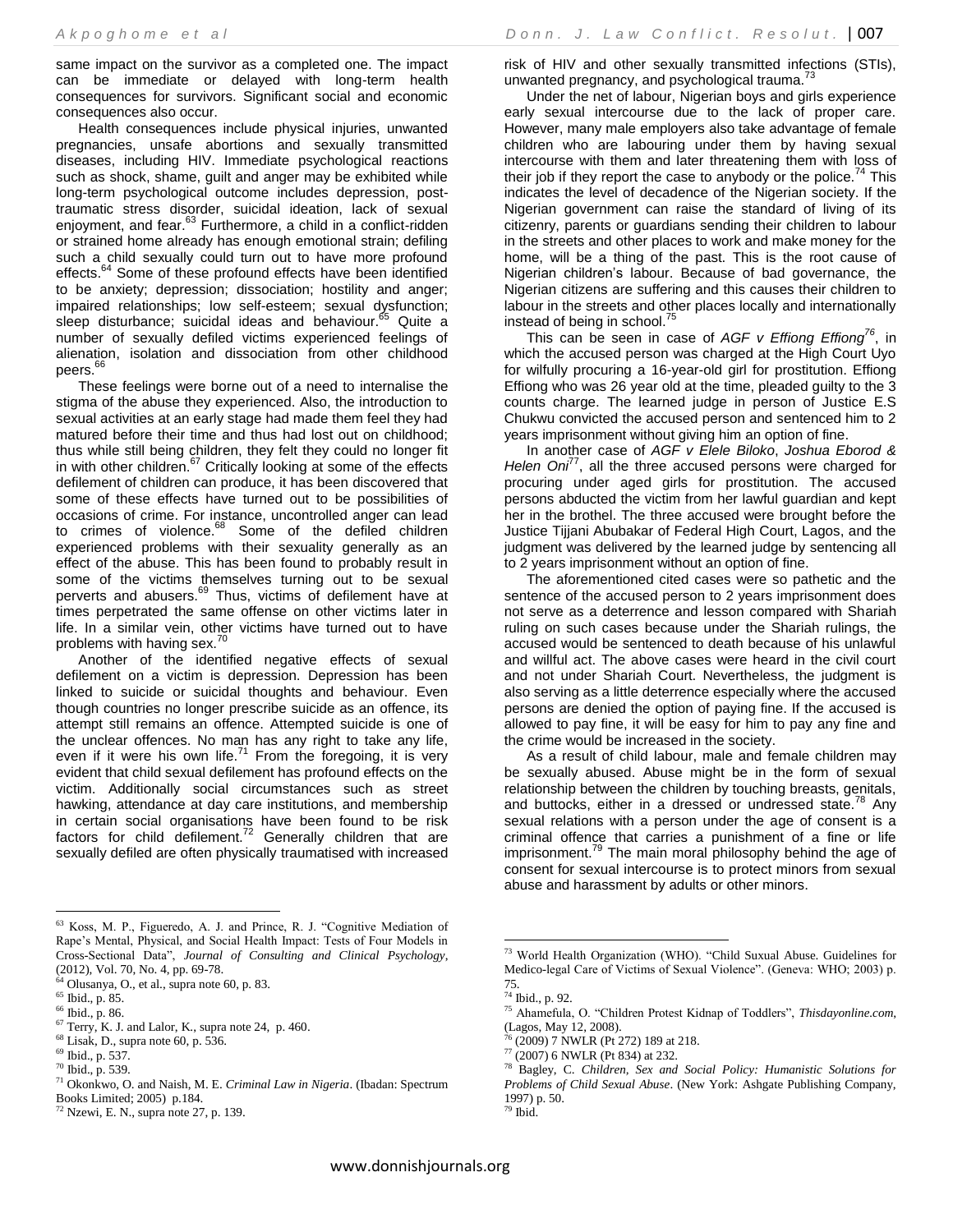In *AGF v. Ganiyu Ishola,<sup>80</sup>* before Ilorin High Court, Kwara State, the case between 13-year-old pupil and Ganiyu Ishola who is a herbalist by profession. The accused illegally and unlawful detained the victim who is female for 40 days and the victim was sexually defiled resulting to her getting pregnant. The accused was initially tried by Ilorin High Court and later assigned to another judge. The prosecution called four (4) witnesses and the Defence called two (2) witnesses. The presiding judge, Justice M.O Adewara of High Court, delivered  $\mu$ <sub>iudgment</sub> on  $28<sup>th</sup>$  of May, 2008 and the accused was convicted and sentenced to 2 (two) years imprisonment on the nine 9 counts to run his sentence concurrently without any fine option. This is flexibility of civil and common law because under Shariah punishment, the perpetrator or criminal would be stoned to death if he is married or hundred lashes if he is an unmarried person provided the case is proved beyond reasonable doubts.

Child defilement is one of the heinous and abhorrent crimes in society and in order to fight and eliminate child defilement as a social illness, the causes of child defilement should be well understood in terms of who commits the crime and why the crime is committed. The phenomenon is seriously affecting Nigerian children as victims especially those who are labouring are often being defiled by adults. It is condemnable, it is an unjustifiable act in our society and it is, finally, time that we rise as a nation to condemn and eradicate this despicable act. The severity of the offence of child defilement cannot be over emphasized. Little wonder why a lot of pundits have advocated strict punishments for the offence.

In the case of *Popoola v State,<sup>81</sup>* the court on child defilement said:

*the offence appeared to be heinous and heartless. The sentence meted out by the trial court amounts to abdicating its role as a judicial officer. I condemn such type of sentence. The sentence is unnecessarily lenient and loose.<sup>82</sup>*

In the same light, Justice Ngwuta J.S.C said:

*I join my learned brother in expressing disappointment that the appellant was given a lenient term of five years in prison. I think that the severity of punishment for sexual abuse, with particular reference to statutory variety, should rank next to capital punishment.<sup>83</sup>*

In plain language, in Nigeria, a person commits sexual defilement when he has sexual relations (carnal knowledge) with a child with or without his or her consent. Under the Penal Code (applicable in Northern part of Nigeria), it goes further to say even where the girl is a wife of the person, such person will be guilty of defilement if she has not attained puberty. The case of the former Governor of Zamfara State who was alleged to have married a 13-year-old girl from Egypt comes in handy. In such situation, if the girl has not attained puberty and he had carnal knowledge of her, he will be guilty of defilement. However, what will be regarded as attaining puberty under the law will probably be subject to debate. The above postulation was given judicial backing in the following cases: *Upahar v.*  State<sup>84</sup>, *Ibo v. Zaria N.A*<sup>85</sup>, Okoyomon v. State.<sup>86</sup> In the

 $\overline{\phantom{a}}$ 

aforementioned cases, It was also held that a piece of evidence offered as corroboration for the offence of sexual defilement be (a) cogent, compelling, and unequivocal as to show without more that the accused committed the offence charged; (b) an independent evidence which connects the accused with the offence charged; and (c) evidence that implicates the accused in the commission of the offence charged.

Child defilement is so shameful such that it warranted a notable pronouncement in the decided case of *Edwin Ezigbo v. The State,*<sup>87</sup> where Justice Muhammed J.S.C had this to say:

*the facts revealed in this appeal are sordid and can lead to a conclusion that a man can turn into a barbaric animal. When the "criminal" was alleged to have committed the offence of sexual defilement, he was 32years. His two young victims: Ogechi Kelechi, 8 years old and Chioma, 6 years, were, by all standard underage. What did the appellant want to get out of these underage girls. Perhaps, the appellant forgot that by nature, children, generally, are like animals. They follow anyone who offers them food. That was why the appellant, tactfully, induced the young girls with ice cream and zobo drinks in order to translate his hidden criminal intention to reality, damning the consequences. Honestly, for an adult man like the appellant to have carnal knowledge of underage girls such as the appellant's victims is very callous and animalistic. It is against the laws of all human beings and it is against God and the State.*

*Such small girls and indeed all females of whatever age need to be protected against callous acts of criminally likeminded people of the appellant's class. I wish the punishment was heavy so as to serve as deterrent.*

Though child defilement has been an occurring decimal over the years, the big question is why is there a low rate of child defilement prosecution cases? The study has identified some of the reasons.<sup>88</sup> There is usually shame or neglect shown towards sexual defilement victims in Nigeria by family and friends. It ranges from openly mocking the victims to being neglected by close family members and friends. In some cultures, some are even seen as having brought shame and dishonour to the family. Furthermore, there is a general lack of support from care agencies of government who should not ordinarily encourage these victims but also re-engineer a systemic re-integration of victims into the society.

There is also a general apathy on the part of the Police institution. A typical example will be that of a victim approaching a police station and the police officers insist on laying the complaint over the counter without trying to conceal her identity or guaranteeing her privacy or possibly requesting information that is not central to the genuine complaints.<sup>89</sup> This research is of the view that, apart from the delay in commencing investigation, the police institution is not adequately equipped in both human and material resources to effectively investigate child defilement cases.<sup>90</sup> There is a lack of specialized training for police officers in handling these cases or in providing support for the victims.<sup>91</sup> Furthermore, forensic identification of suspects cannot be effectively carried out, the use of biological evidence such as blood, semen, saliva, vaginal epithelial cells etc is totally lacking.<sup>92</sup> There is

 $80$  (2011) 11 NLR 47.

<sup>81</sup> (2013) 17 NWLR (Pt 1382) P. 100

<sup>82</sup> Per Muntaka-Coomasie J.S.C at page 120 paras G-H.

 $^{83}$  At Page 12, Paras D-E

<sup>84</sup> (2003) 6 NWLR (Pt. 816) p. 230.

<sup>85</sup> (1962) NNLR30.

<sup>86</sup> (1973) NMLR 292.

 $87$  (2012) 16 NWLR (Pt 1326)318 at 323.

<sup>88</sup> Some of the reasons are: No witness protection program, police not well equipped, lack of forensic laboratories and witnesses turning hostile. 89 Olusanya, O., et al., supra note 61, p. 91.

 $\rm^{90}$  Ibid.

 $^{\rm 91}$  Ibid.

 $92$  Finkelhor, D. supra note 19, p. 411.